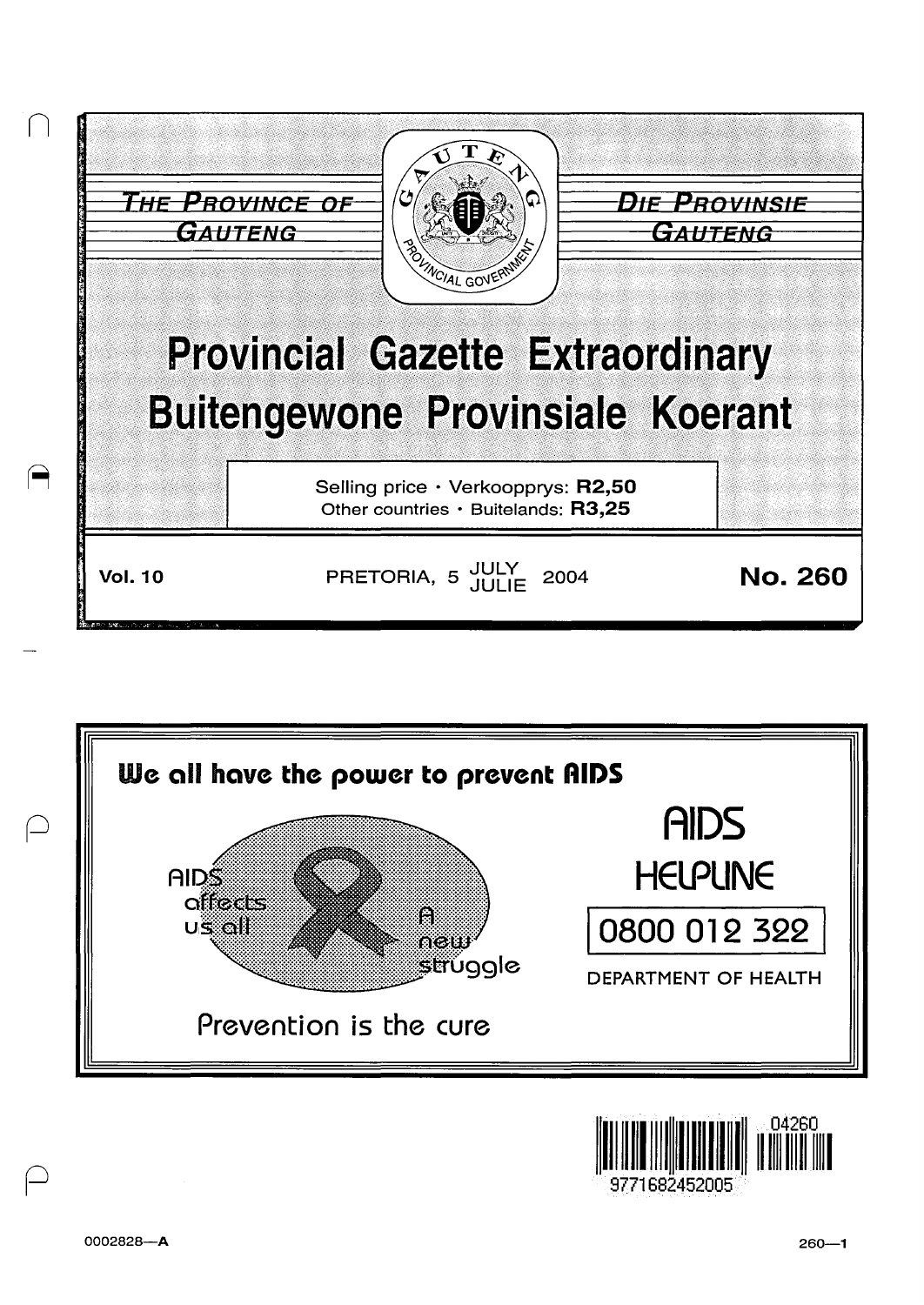# **CONTENTS • INHOUD**

| No. |                                                                                                              | Page<br>No. | Gazette<br>No. |  |
|-----|--------------------------------------------------------------------------------------------------------------|-------------|----------------|--|
|     | <b>LOCAL AUTHORITY NOTICES</b>                                                                               |             |                |  |
|     | 1322 Town-planning and Townships Ordinance (1965): Declaration as approved township; Jet Park Extension 35 3 |             | 260            |  |
|     |                                                                                                              | 9           | 260            |  |
|     |                                                                                                              | 10          | 260            |  |
|     |                                                                                                              | 16          | 260            |  |
|     |                                                                                                              |             |                |  |

 $\overline{\phantom{a}}$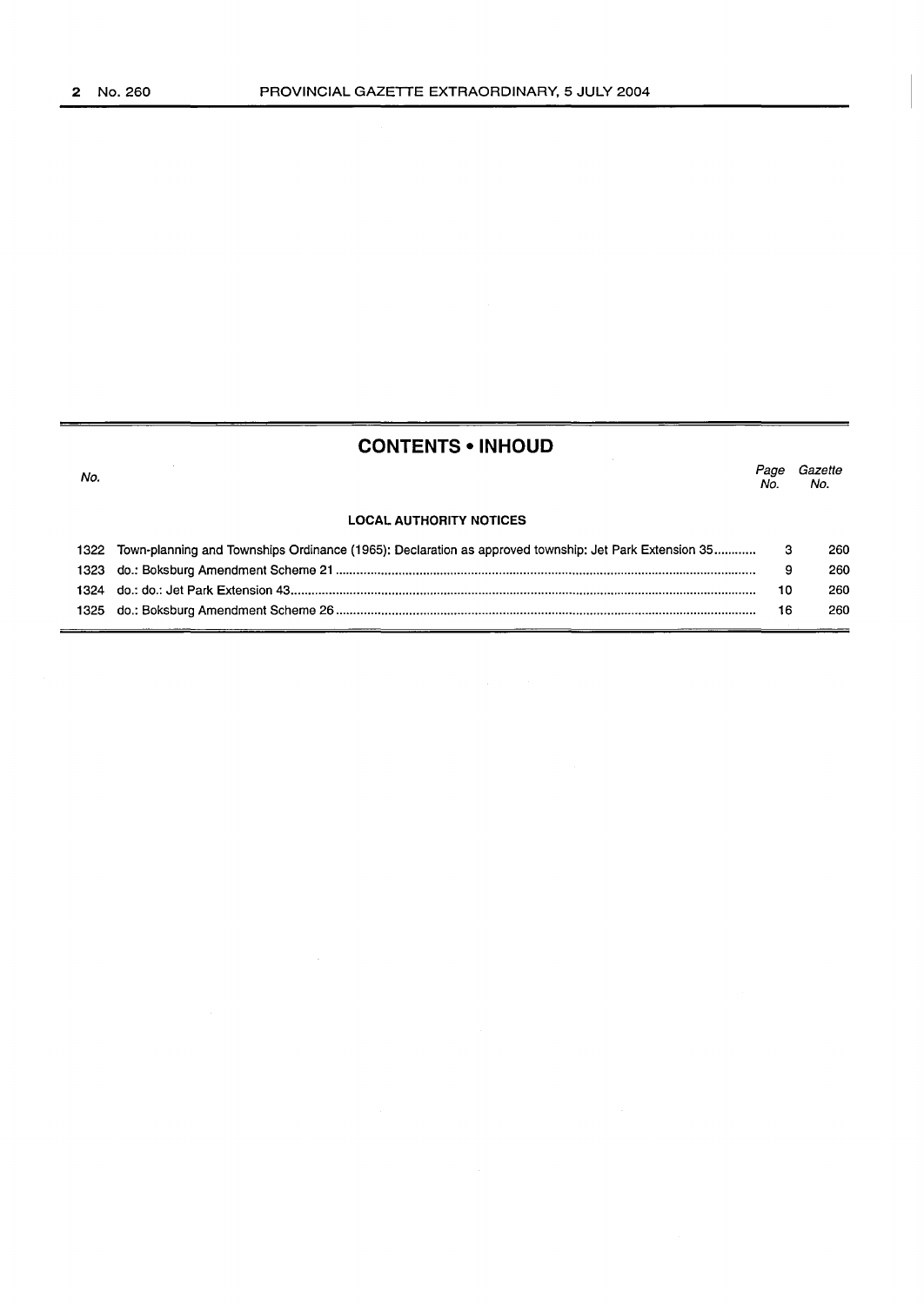# LOCAL AUTHORITY NOTICES

# LOCAL AUTHORITY NOTICE 1322

#### DECLARATION AS APPROVED TOWNSHIP

In terms of section 69 of the Town-planning and Townships Ordinance, 1965 (Ordinance 25 of 1965), the Administrator hereby declares Jet Park Extension 35 township to be an approved township, subject to the conditions set out in the Schedule hereto.

### SCHEDULE

CONDITIONS UNDER WHICH THE APPLICATION MADE BY PANGBOURNE PROPERTIES LIMITED UNDER THE PROVISIONS OF THE TOWN-PLANNING AND TOWNSHIPS ORDINANCE,1965, FOR PERMISSION TO ESTABLISH A TOWNSHIP ON PORTION 244 (A PORTION OF THE REMAINDER OF PORTION 92) OF THE FARM WITKOPPIE NO. 64-I.R., PROVINCE OF GAUTENG, HAS BEEN GRANTED

1. CONDITIONS OF ESTABLISHMENT

#### (1) NAME

The name of the township shall be Jet Park Extension 35.

# (2) DESIGN

The township shall consist of erven and a street as indicated on General Plan S.G. No. A7778/1992.

### (3) STORMWATER DRAINAGE AND STREET CONSTRUCTION

(a) The township owner shall, on request by the local authority, submit to such authority for its approval a detailed scheme complete with plans, section and specifications, prepared by a civil engineer approved by the local authority, for the collection and disposal of stormwater throughout the township by means of properly constructed works and for the construction, tarmacadamising, kerbing and channeling of the streets therein together with the provisions of such retaining walls as may be considered necessary by the local authority.

Furthermore, the scheme shall indicate the route and gradient by which each erf gains access to the street on which it abuts.

- (b) The township owner shall, when required by the local authority to do so, carry out the approved scheme at its own expense on behalf of and to the satisfaction of the local authority under the supervision of a civil engineer approved by the local authority.
- (c) The township owner shall be responsible for the maintenance of the streets to the satisfaction of the local authority until the streets have been constructed as set out in sub-clause (b).
- (d) If the township owner fails to comply with the provisions of paragraphs (a), (b) and (c) hereof, the local authority shall be entitled to do work at the cost of the township owner.

# (4) DISPOSAL OF EXISTING CONDITIONS OF TITLE

All erven shall be made subject to existing conditions of servitude, if any, including the reservation of rights to minerals, but excluding -

(a) The following rights which are not passed on to the erven in the township: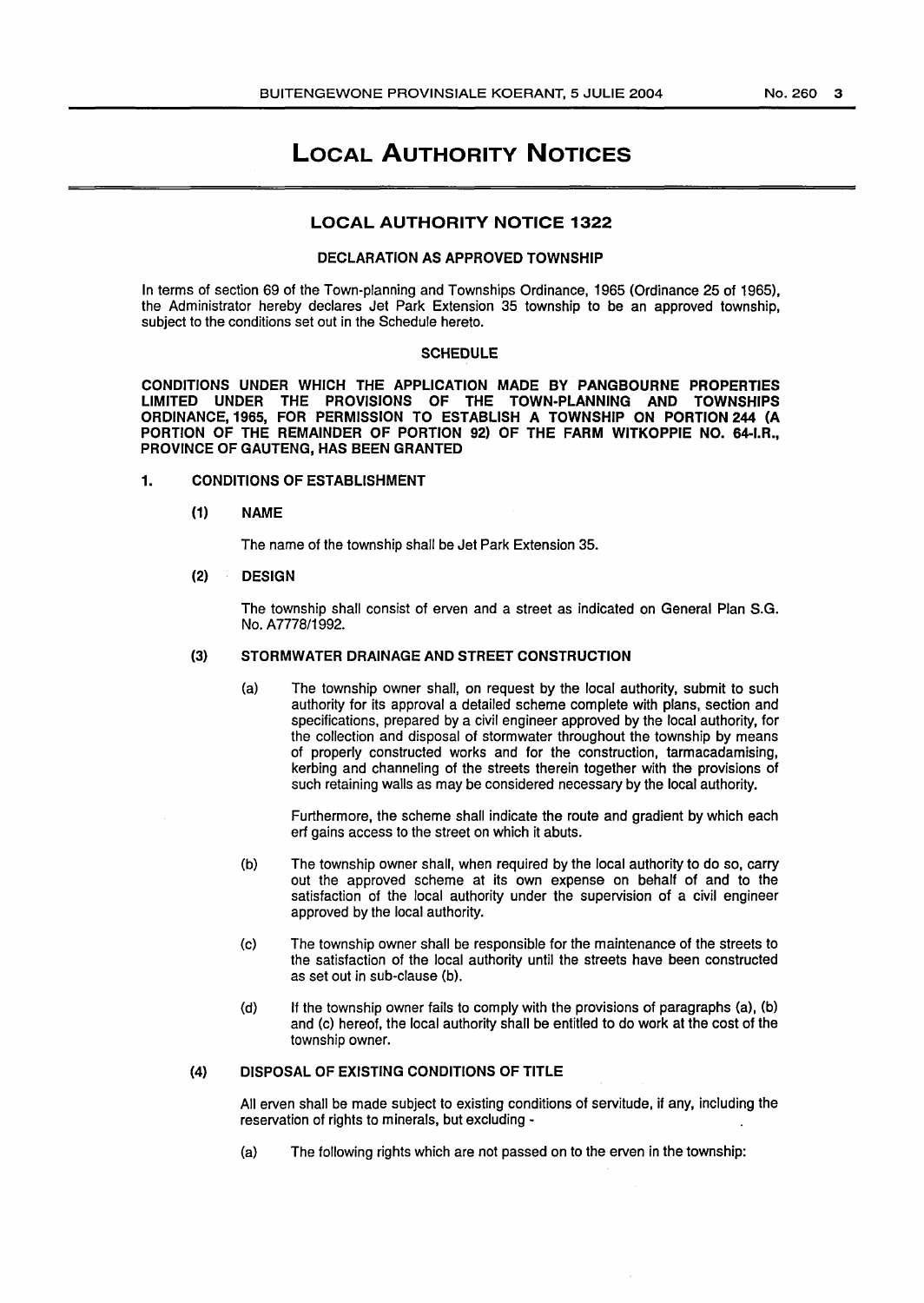- (i) "B The Remaining Extent of Portion 7 of portion of the said farm, measuring as such 151,8067 hectares, (of which the aforementioned Portions 89 and 90, shown on the said Diagram S.G. No. A5500/51, annexed to the said Certificate of Consolidated Title No. 14492/1965 by the figure lettered ABdEFGHJKLMNOPQRS and aDb form part), is entitled to a Servitude of Roadway over:-
	- 1. Portion of Portion 15 of Portion of the said farm WITKOPPIE;
	- 2. Portion A of Portion 13 of Portion of the aforesaid farm, measuring 655 square metres:
	- 3. Portion S1 of Portion 4 of Portion of the aforesaid farm, measuring 5004 square metres;
	- 4. Portion S1 of Portion 1 of Portion A of Portion 2 of Portion of the farm RIETFONTEIN No. I.R. district Germiston, measuring 2777 square metres

held under Deeds of Transfer Nos. 9318/1939, 20665/1938 and 7617/1934, as will more fully appear from Notarial Deed of Servitude No. 490/398, registered on the 27th day of May, 1939."

(ii) "C The Remaining Extent of aforesaid Portion 7 of Portion of the said farm, measuring as such 184,7211 hectares (of which the aforementioned Portions 89 and 90, shown on the said Diagram S.G. No. A5500/51, annexed to the said Certificate of Consolidated Title No. 14492/1956 by the figures ABdEFGHJ KLMNOQR8 and aDb form part), is entitled to a right-of-way over portions "a" and "b" of the said Portion 7 held under Deed of Transfer No. 4990/1926, dated the 21st May, 1926, by the road shown on Diagram No. 340/26, by the figures D, em C and K no pH J and on Diagram No. 341/26, by the figures E a b D, which said Diagrams are annexed to the said Deed of Transfer No. 4990/1926.

> The right-of-way shall allow the use of the said roadway by the Transferee and by all other persons resident on Portion 7 of portion of the said farm WITKOPPIE, or any part or portion of the said Portion 7, who may be authorized by the said Transferee or by all subsequent owners of the remaining extent referred to in paragraph (4) of the undermentioned Notarial Deed No. 309/268 to use such roadway. Any persons lawfully desiring to visit either for business or private reasons a person having the right to use such roadway, shall also be entitled to use such roadway. The right of the use of the roadway by the persons entitled to such use shall extend to all manner of traffic whatsoever and shall allow the use of the roadway in any manner which a roadway may lawfully be used. The users of the said roadway shall contribute to the repair of same from time in proportion to their use thereof, as will more fully appear from Notarial Deed No. 309/26S."

- (b) The following servitudes which do not affect the township area:
	- (i) "D The Remaining Extent of Portion 8 of Portion of the said farm, measuring as such 3,2206 hectares (of which the former Portion 91, shown on the said Diagram S.G. No. A5500/51, annexed to the said Certificate of Consolidated Title No. 14492/1956, by the figure lettered Cabd forms part), is subject to a right-of-way in favour of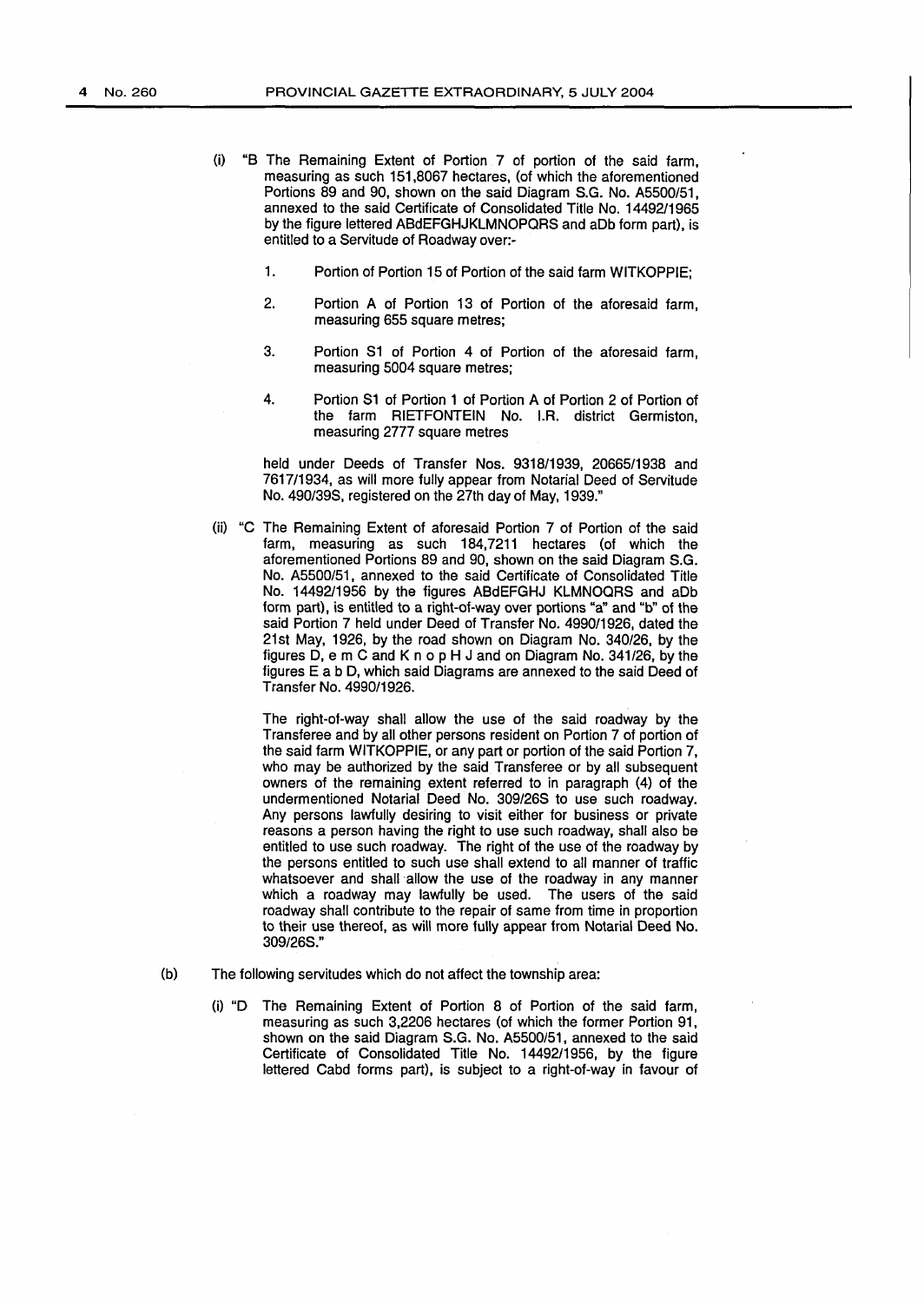Portion of Portion 7, held under Deed of Transfer No. 968/1932, registered on the 12th day of February, 1932."

- (ii) "E By Notarial Deed No. K2400/1984 the within mentioned property is subject to a perpetual servitude for an open stormwater drain, measuring 1432 square metres as indicated by the figure ABCDEFGH on Diagram 9210/82 in favour of Town Council of Boksburg as will more fully appear from reference to the said Notarial Deed."
- (iii) "F By Notarial Deed No. K325/1966S dated 4 March 1966 the withinmentioned property is subject to a stormwater drain servitude together with the right to enter upon the said land for the purpose of carrying out, maintaining, altering, repairing and superintending works within the servitude area in favour of the Republic of South Africa as will more fully appear from the said Notarial Deed."

# (5) **DEMOLITION OF BUILDINGS AND STRUCTURES**

The township owner shall at its expense cause all existing buildings and structures situated within the building line reserves, side space or over common boundaries to be demolished to the satisfaction of the local authority, when required by the local authority to do so.

# **(6) OBLIGATIONS IN REGARD TO ESSENTIAL SERVICES**

The township owner shall within such period as the local authority may determine, fulfill its obligations in respect of the provision of water, electricity and sanitary services and the installation of systems therefore, as previously agreed upon between the township owner and the local authority.

### **2. CONDITIONS OF TITLE**

The erven shall be subject to the following conditions imposed by the Administrator in terms of the provisions of the Town-Planning and Townships Ordinance, 1965.

- (1) The erf is subject to a servitude, 2m wide, in favour of the local authority, for sewerage and other municipal purposes, along any two boundaries other than a street boundary and in the case of a panhandle erf, an additional servitude for municipal purposes 2m wide across the access portion of the erf, if and when required by the local authority: Provided that the local authority may dispense with any servitude.
- (2) No buildings or other structure shall be erected within the aforesaid servitude area and no large-rooted trees shall be planted within the area servitude or within 2m thereof.
- (3) The local authority shall be entitled to deposit temporarily on the land adjoining the aforesaid servitude such material as may be excavated by it during the course of the construction, maintenance or removal of such sewerage mains and other works as it, in its discretion may deem necessary and shall further be entitled to reasonable access to the said land for the aforesaid purpose subject to any damage done during the process of the construction, maintenance or removal of such sewerage mains and other works being made good by the local authority.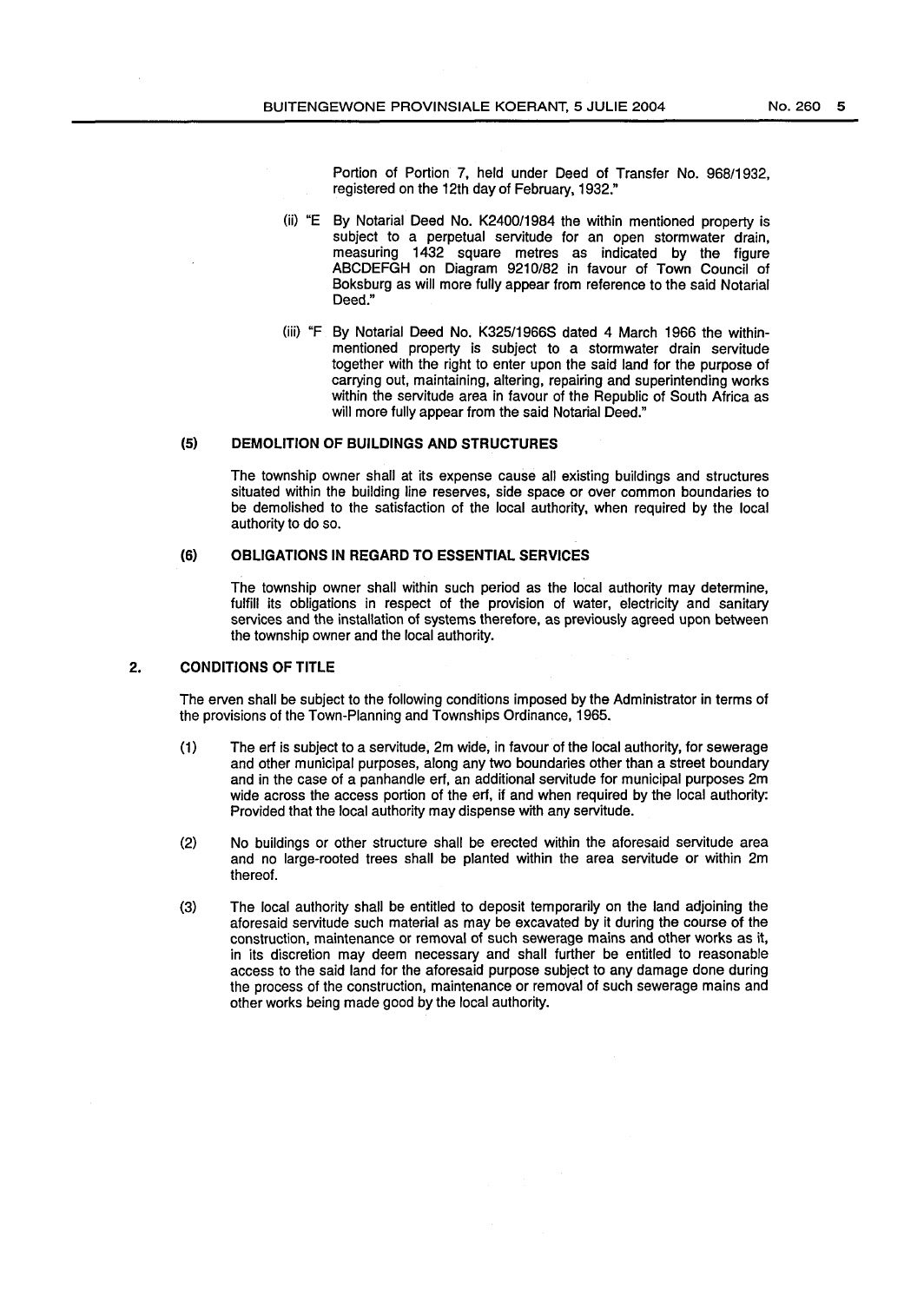# **PLAASLIKE BESTUURSKENNISGEWING 1322**

## **VERKLARING TOT GOEDGEKEURDE DORP**

lngevolge artikel 69 van die Ordonnansie op Dorpsbeplanning en Dorpe, 1965 (Ordonnansie 25 van 1965), verklaar die Administrateur hierby die dorp Jet Park Uitbreiding 35 tot 'n goedgekeurde dorp, onderworpe aan die voorwaardes uiteengesit in die bygaande Bylae.

# **BYLAE**

**VOORWAARDES WAAROP DIE AANSOEK GEDOEN DEUR PANGBOURNE PROPERTIES LIMITED INGEVOLGE DIE BEPALINGS VAN DIE ORDONNANSIE OP DORPSBEPLANNING EN**  DORPE, 1965, OM TOESTEMMING OM 'N DORP TE STIG OP GEDEELTE 244 ('N GEDEELTE **VAN DIE RESTANT VAN GEDEELTE 92) VAN DIE PLAAS WITKOPPIE NO. 64-I.R., PROVINSIE GAUTENG,TOEGESTAANIS** 

### **1. STIGTINGSVOORWAARDES**

### **{1) NAAM**

Die naam van die dorp is Jet Park Uitbreiding 35.

# **{2) ONTWERP**

Die dorp bestaan uit erwe en 'n straat soos aangedui op Algemene Plan L.G. No. A7778/1992.

# **{3) STORMWATERDREINERING EN STRAATBOU**

(a) Die dorpseienaar moet op versoek van die plaaslike bestuur aan sodanige bestuur 'n gedetailleerde skema, volledig met planne, deursnee en spesifikasies, opgestel deur 'n siviele ingenieur wat deur die plaaslike bestuur goedgekeur is, vir die opgaar en afvoer van stormwater deur die hele dorp deur middel van behoorlike aangelegde werke en vir die aanle, teermacadamisering, beranding en kanalisering van die strate daarin. tesame met die verskaffing van sodanige keermure as wat die plaaslike bestuur nodig ag, vir goedkeuring voorle.

Verder moet die skema die roete en helling aandui deur middel waarvan elke erf toegang tot die aangrensende straat verkry.

- (b) Die dorpseienaar moet, wanneer die plaaslike bestuur dit vereis, die goedgekeurde skema op eie koste namens en tot bevrediging van die plaaslike bestuur, onder toesig van 'n siviele ingenieur deur die plaaslike bestuur goedgekeur, uitvoer.
- (c) Die dorpseienaar is verantwoordelik vir die instandhouding van die strata tot bevrediging van die plaaslike bestuur totdat die strate ooreenkomstig subklousule (b) gebou is.
- (d) Indien die dorpseienaar versuim om aan die bepalings van paragrawe (a), (b) en (c) hiervan te voldoen, is die plaaslike bestuur geregtig om die werk op koste van die dorpseienaar te doen.

#### **{4) BESKIKKING OOR BESTAANDE TITELVOORWAARDES**

Aile erwe moet onderworpe gemaak word aan bestaande voorwaardes en serwitute, as daar is, met inbegrip van die voorbehoud van die regte op minerale, maar uitgesonderd -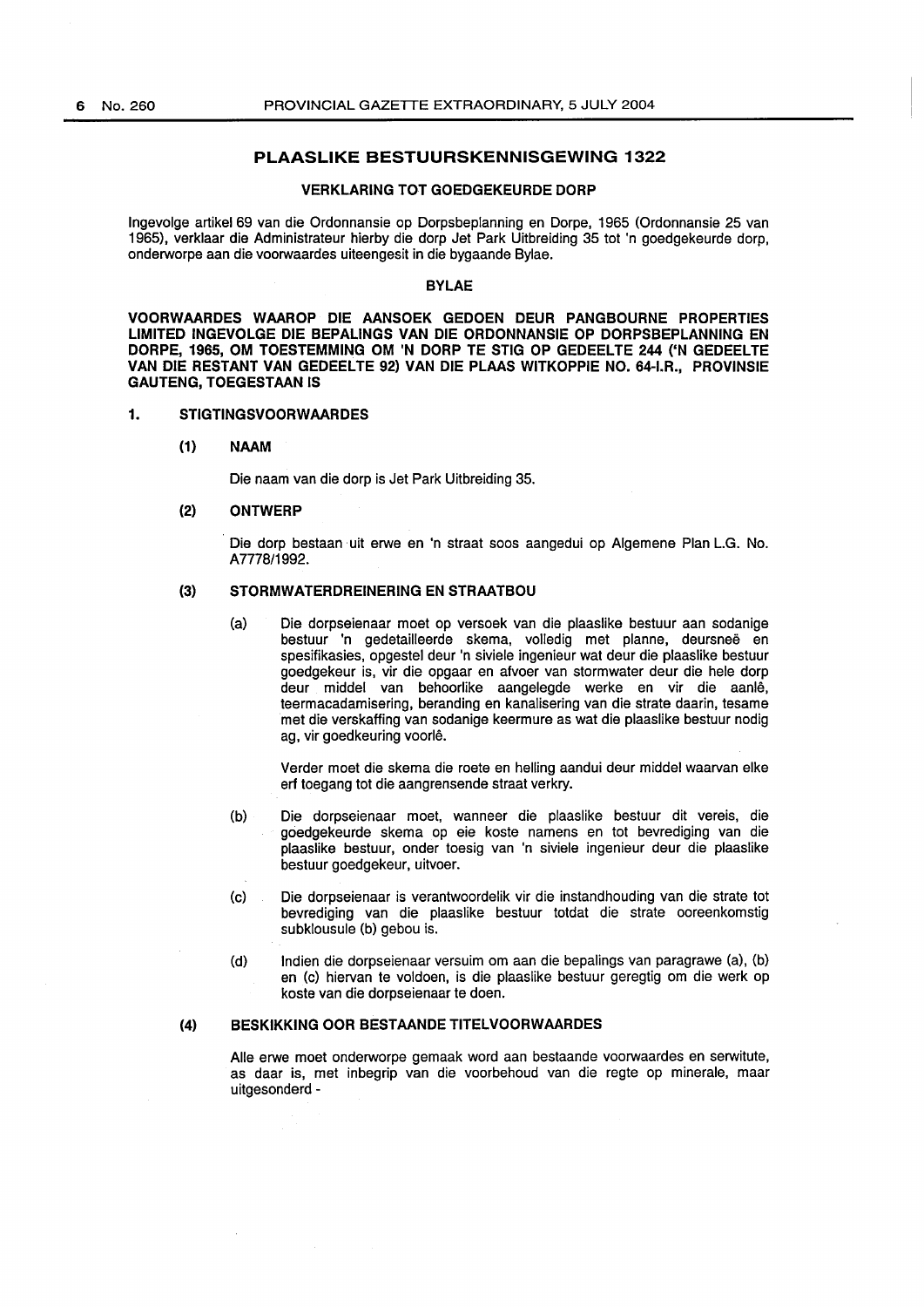- (a) die volgende regte wat nie aan die erwe in die dorp oorgedra moet word nie:
	- (i) "8 The Remaining Extent of Portion 7 of portion of the said farm, measuring as such 151,8067 hectares, (of which the aforementioned Portions 89 and 90, shown on the said Diagram S.G. No. A5500/51, annexed to the said Certificate of Consolidated Title No. 14492/1965 by the figure lettered ABdEFGHJKLMNOPQRS and aDb form part), is entitled to a Servitude of Roadway over:-
		- 1. Portion of Portion 15 of Portion of the said farm WITKOPPIE;
		- 2. Portion A of Portion 13 of Portion of the aforesaid farm, measuring 655 square metres;
		- 3. Portion S1 of Portion 4 of Portion of the aforesaid farm, measuring 5004 square metres;
		- 4. Portion S1 of Portion 1 of Portion A of Portion 2 of Portion of the farm RIETFONTEIN No. I.R. district Germiston, measuring 2777 square metres

held under Deeds of Transfer Nos. 9318/1939, 20665/1938 and 7617/1934, as will more fully appear from Notarial Deed of Servitude No. 490/39S, registered on the 27th day of May, 1939."

(ii) "C The Remaining Extent of aforesaid Portion 7 of Portion of the said farm, measuring as such 184,7211 hectares (of which the aforementioned Portions 89 and 90, shown on the said Diagram S.G. No. A5500/51, annexed to the said Certificate of Consolidated Title No. 14492/1956 by the figures ABdEFGHJ KLMNOQRS and aDb form part), is entitled to a right-of-way over portions "a" and "b" of the said Portion 7 held under Deed of Transfer No. 4990/1926, dated the 21st May, 1926, by the road shown on Diagram No. 340/26, by the figures D, e m C and K no p H J and on Diagram No. 341/26, by the figures E a b D, which said Diagrams are annexed to the said Deed of Transfer No. 4990/1926.

> The right-of-way shall allow the use of the said roadway by the Transferee and by all other persons resident on Portion 7 of portion of the said farm WITKOPPIE, or any part or portion of the said Portion 7, who may be authorized by the said Transferee or by all subsequent owners of the remaining extent referred to in paragraph (4) of the undermentioned Notarial Deed No. 309/26S to use such roadway. Any persons lawfully desiring to visit either for business or private reasons a person having the right to use such roadway, shall also be entitled to use such roadway. The right of the use of the roadway by the persons entitled to such use shall extend to all manner of traffic whatsoever and shall allow the use of the roadway in any manner which a roadway may lawfully be used. The users of the said roadway shall contribute to the repair of same from time in proportion to their use thereof, as will more fully appear from Notarial Deed No. 309/26S."

- (b) die volgende serwitute wat nie die dorp raak nie:
	- (i) "D The Remaining Extent of Portion 8 of Portion of the said farm, measuring as such 3,2206 hectares (of which the former Portion 91, shown on the said Diagram S.G. No. A5500/51, annexed to the said Certificate of Consolidated Title No. 14492/1956, by the figure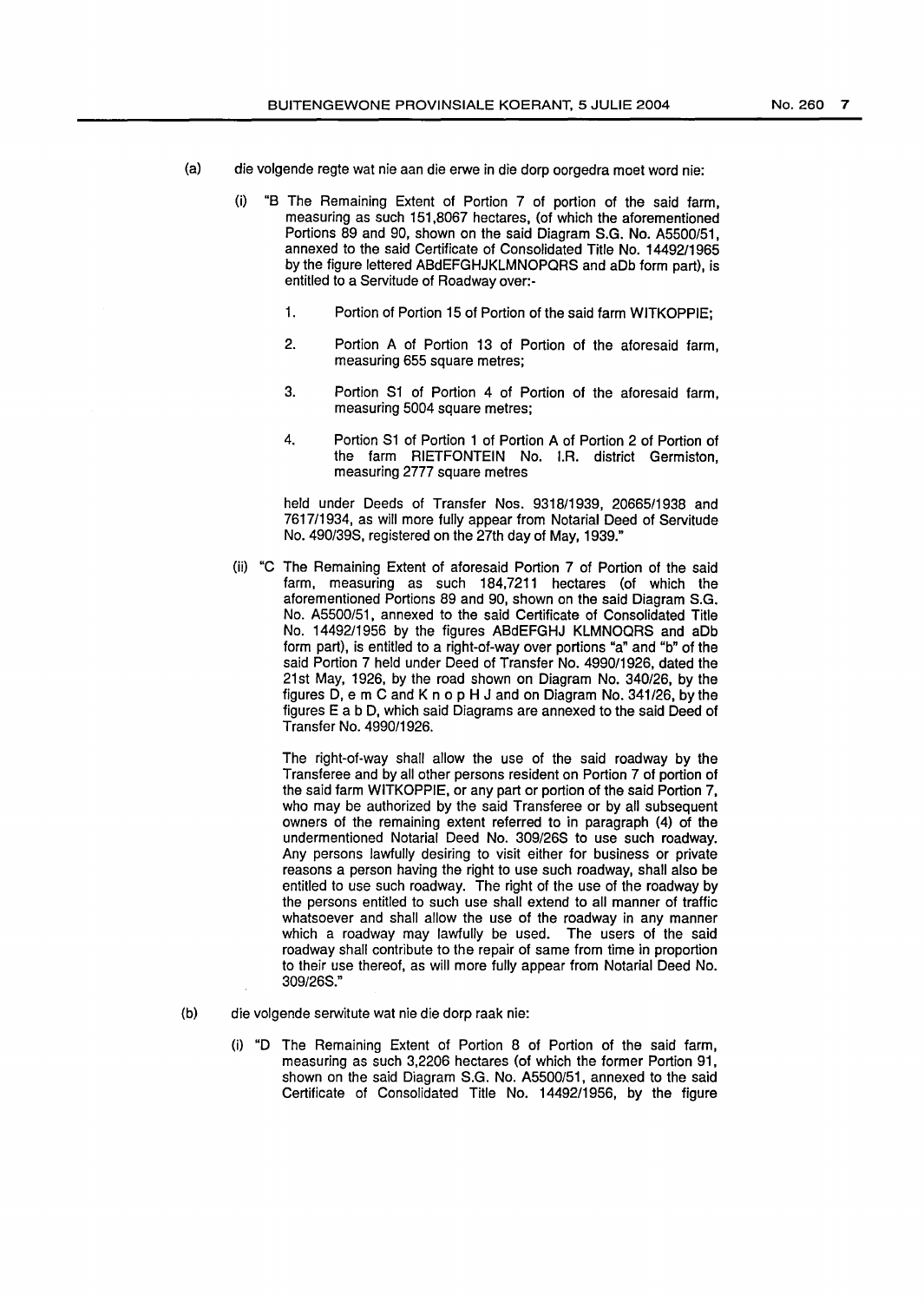lettered Cabd forms part), is subject to a right-of-way in favour of Portion of Portion 7, held under Deed of Transfer No. 968/1932, registered on the 12th day of February, 1932."

- (ii) "E By Notarial Deed No. K2400/1984 the within mentioned property is subject to a perpetual servitude for an open stormwater drain, measuring 1432 square metres as indicated by the figure ABCDEFGH on Diagram 9210/82 in favour of Town Council of Boksburg as will more fully appear from reference to the said Notarial Deed."
- (iii) "F By Notarial Deed No. K325/1966S dated 4 March 1966 the withinmentioned property is subject to a stormwater drain servitude together with the right to enter upon the said land for the purpose of carrying out, maintaining, altering, repairing and superintending works within the servitude area in favour of the Republic of South Africa as will more fully appear from the said Notarial Deed."

# (5) **SLOPING VAN GEBOUE EN STRUKTURE**

Die dorpseienaar meet op eie koste aile bestaande geboue en strukture wat binne boulynreserwes, kantruimtes of oor gemeenskaplike grense gelee is, laat sloop tot bevrediging van die plaaslike bestuur wanneer die plaaslike bestuur dit vereis.

# (6) **VERPLIGTINGE TEN OPSIGTE VAN NOODSAAKLIKE DIENSTE**

Die dorpseienaar moet binne sodanige tydperk as wat die plaaslike bestuur mag bepaal, sy verpligtinge met betrekking tot die voorsiening van water, elektrisiteit en sanitere dienste en die installering van stelsels daarvoor, soos vooraf ooreengekom tussen die dorpseienaar en die plaaslike bestuur, nakom.

### **2. TITELVOORWAARDES**

Die erwe is onderworpe aan die volgende voorwaardes opgele deur die Administrateur ingevolge die bepalings van die Ordonnansie op Dorpsbeplanning en Dorpe, 1965.

- (1) Die erf is onderworpe aan 'n serwituut 2m breed, vir riolerings- en ander munisipale doeleindes, ten gunste van die plaaslike bestuur, langs enige twee grense, uitgesonderd 'n straatgrens en, in die geval van 'n pypsteelerf, 'n addisionele serwituut vir munisipale doeleindes 2 m breed oor die toegangsgedeelte van die erf, indien en wanneer verlang deur die plaaslike bestuur: Met dien verstande dat die plaaslike bestuur van enige sodanige serwituut mag afsien.
- (2) Geen gebou of ander struktuur mag binne die voornoemde serwituutgebied opgerig word nie en geen grootwortelbome mag binne die gebied van sodanige serwituut of binne 'n afstand van 2 m daarvan geplant word nie.
- (3) Die plaaslike bestuur is geregtig om enige materiaal wat deur hom uitgegrawe word tydens die aanleg, onderhoud of verwydering van sodanige rioolhoofpypleidings en ander werke wat hy volgens goeddunke noodsaaklik ag, tydelik te plaas op die grond wat aan die voornoemde serwituut grens en voorts is die plaaslike bestuur geregtig tot redelike toegang tot genoemde grond vir die voornoemde doel, onderworpe daaraan dat die plaaslike bestuur enige skade vergoed wat gedurende die aanleg, onderhoud of verwyderings van sodanige rioolhoofpypleidings en ander werke veroorsaak word.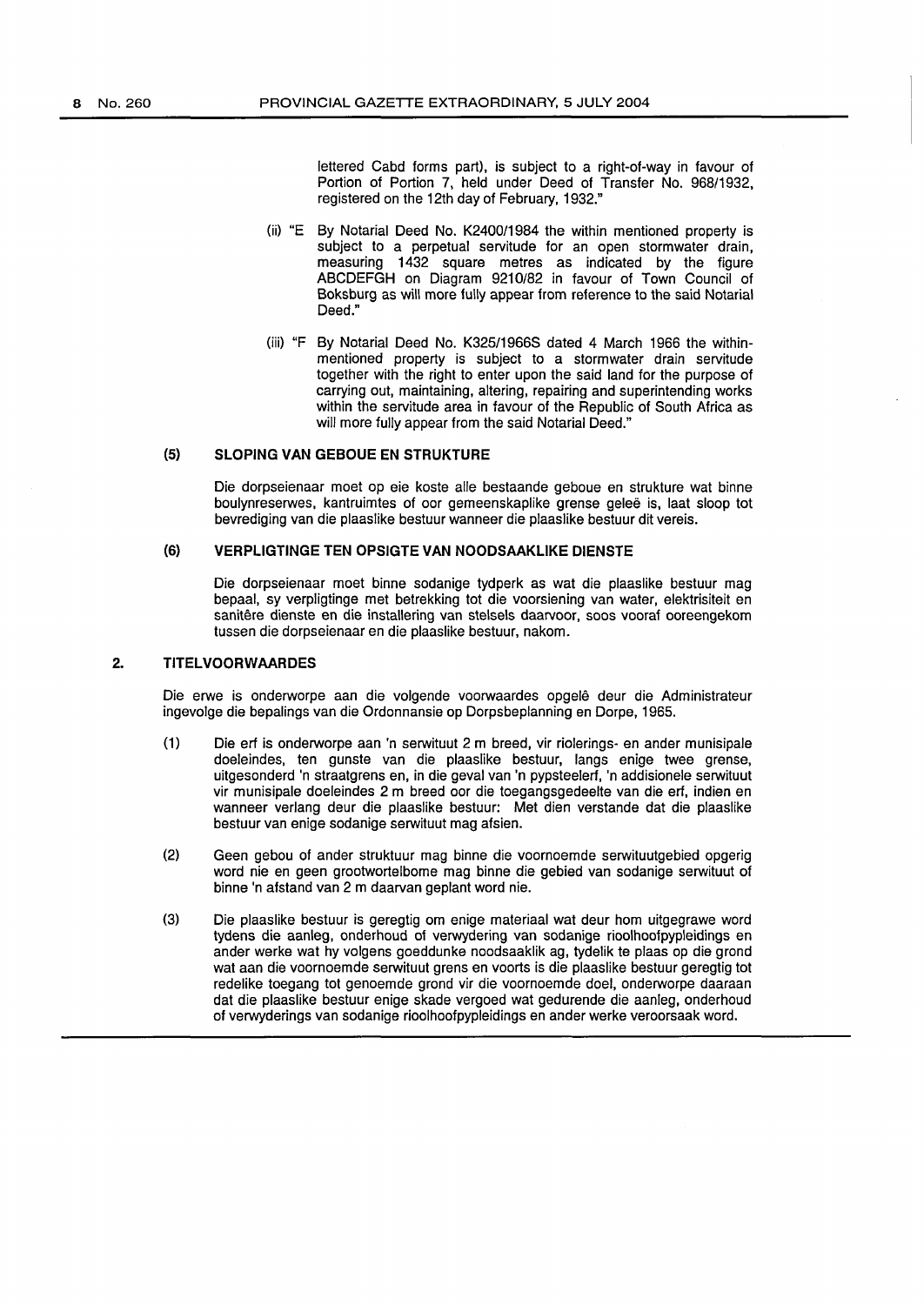# LOCAL AUTHORITY NOTICE 1323

# BOKSBURG AMENDMENT SCHEME 21

The Administrator hereby, in terms of the provisions of Section 89(1) of the Town-planning and Townships Ordinance, 1965, declares that he approved an amendment scheme, being an amendment of Boksburg Town-planning Scheme 1991, comprising the same land as included in the township of Jet Park Extension 35.

Map 3 and the scheme clauses of the amendment scheme are filed with the Gauteng Provincial Government, (Department of Development Planning and Local Government), Johannesburg, and the Town Clerk Boksburg, and are open for inspection at all reasonable times

The amendment is known as Boksburg Amendment Scheme 21.

GO 15/16/3/SH/21

# PLAASLIKE BESTUURSKENNISGEWING 1323 BOKSBURG WYSIGINGSKEMA 21

Die Administrateur verklaar hierby, ingevolge die bepalings van Artikel 89(1) van die Ordonnansie op Dorpsbeplanning en Dorpe, 1965, dat hy 'n wysigingskema, synde 'n wysiging van Boksburg Dorpsbeplanningskema 1991, wat uit dieselfde grond as die dorp Jet Park Uitbreiding 35 bestaan, goedgekeur het.

Kaart 3 en die skemaklousules van die wysigingskema word in bewaring gehou deur die Gauteng Provinsiale Regering, (Departement van Ontwikkelingsbeplanning en Plaaslike Regering), Johannesburg, en die Stadsklerk Boksburg, en is beskikbaar vir inspeksie te aile redelike tye.

Hierdie wysiging staan bekend as Boksburg Wysigingskema 21.

GO 15/16/3/SH/21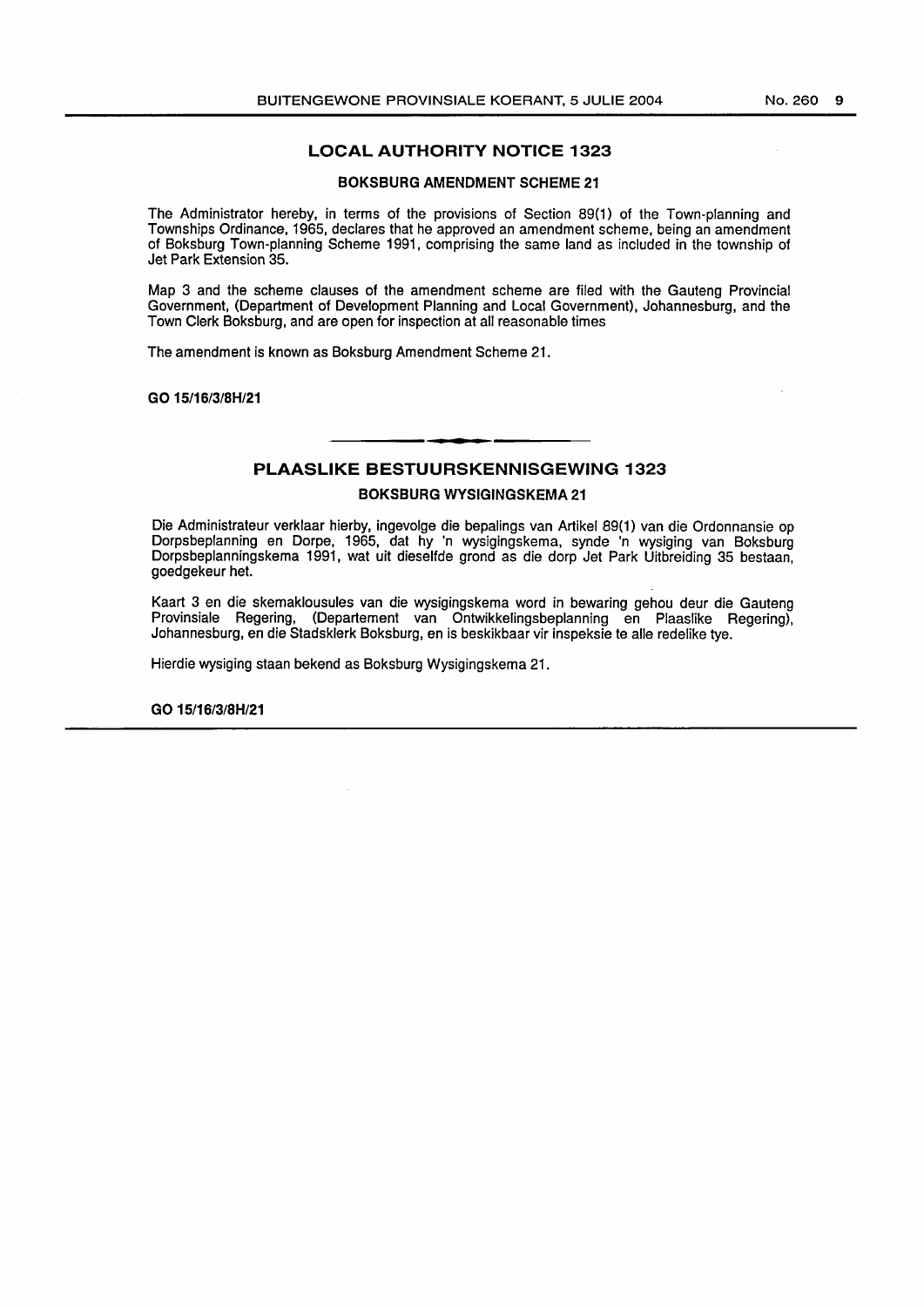# **LOCAL AUTHORITY NOTICE 1324**

# **DECLARATION AS APPROVED TOWNSHIP**

In terms of section 69 of the Town-planning and Townships Ordinance, 1965 (Ordinance 25 of 1965), the Administrator hereby declares Jet Park Extension 43 township to be an approved township, subject to the conditions set out in the Schedule hereto.

### **SCHEDULE**

**CONDITIONS UNDER WHICH THE APPLICATION MADE BY PANGBOURNE PROPERTIES LIMITED UNDER THE PROVISIONS OF THE TOWN-PLANNING AND TOWNSHIPS ORDINANCE, 1965, FOR PERMISSION TO ESTABLISH A TOWNSHIP ON PORTION 252 (A PORTION OF THE REMAINDER OF PORTION 92) OF THE FARM WITKOPPIE NO. 64-I.R., PROVINCE OF GAUTENG, HAS BEEN GRANTED** 

#### **1. CONDITIONS OF ESTABLISHMENT**

**(1) NAME** 

The name of the township shall be Jet Park Extension 43.

#### **(2) DESIGN**

The township shall consist of erven and a street as indicated on General Plan S.G. No. A 7778/1992.

# (3) **DISPOSAL OF EXISTING CONDITIONS OF TITLE**

All erven shall be made subject to existing conditions of servitude, if any, including the reservation of rights to minerals, but excluding -

- (a) The following rights which are not passed on to the erven in the township:
	- (i) "8 The Remaining Extent of Portion 7 of portion of the said farm, measuring as such 151,8067 hectares, (of which the aforementioned Portions 89 and 90, shown on the said Diagram S.G. No. A5500/51, annexed to the said Certificate of Consolidated Title No. 14492/1965 by the figure lettered ABdEFGHJKLMNOPQRS and aDb form part), is entitled to a Servitude of Roadway over:-
		- 1. Portion of Portion 15 of Portion of the said farm WITKOPPIE;
		- 2. Portion A of Portion 13 of Portion of the aforesaid farm, measuring 655 square metres;
		- 3. Portion S1 of Portion 4 of Portion of the aforesaid farm, measuring 5004 square metres;
		- 4. Portion S1 of Portion 1 of Portion A of Portion 2 of Portion of the farm RIETFONTEIN No. I.A. district Germiston, measuring 2777 square metres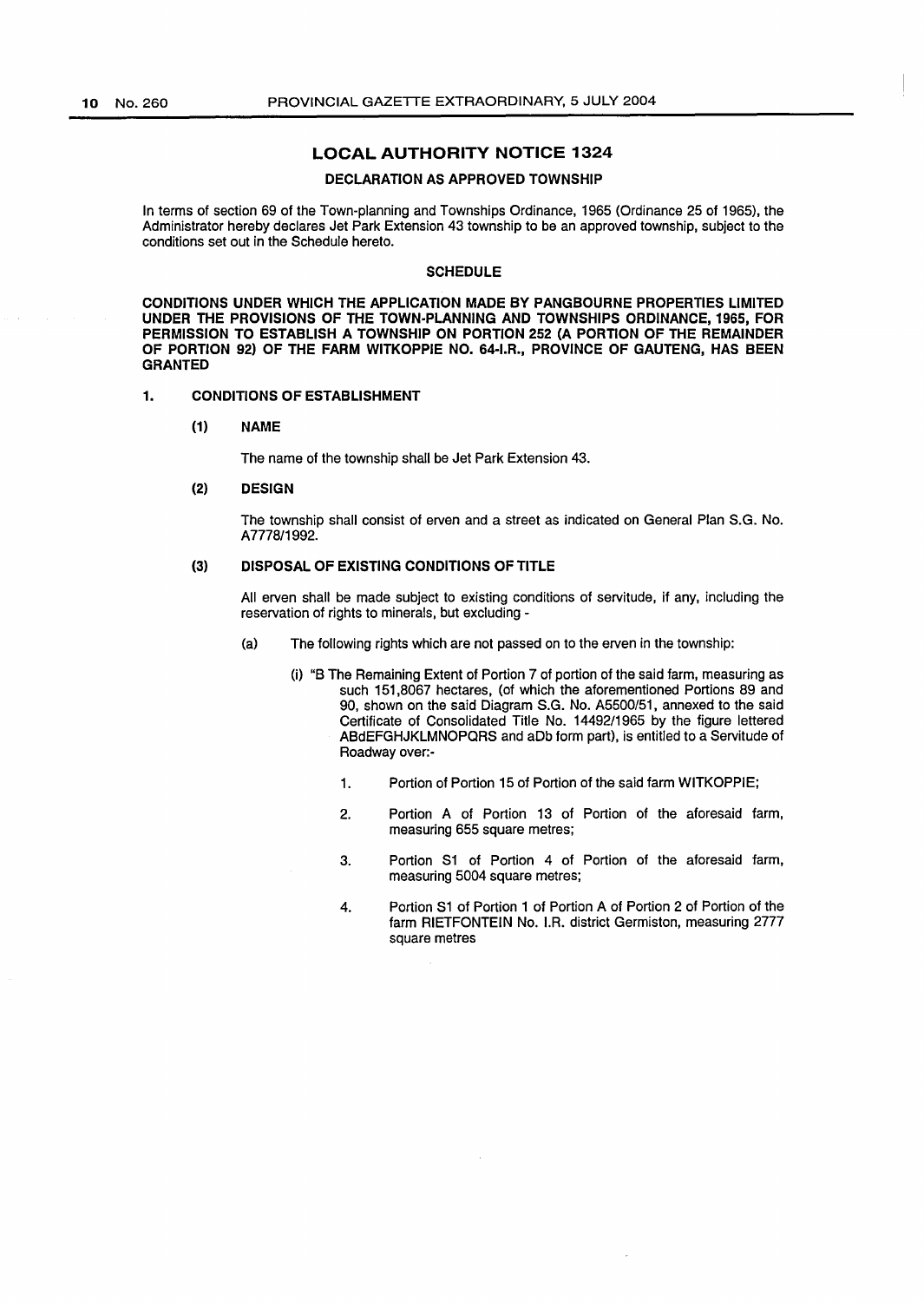held under Deeds of Transfer Nos. 9318/1939, 20665/1938 and 7617/1934, as will more fully appear from Notarial Deed of Servitude No. 490/39S, registered on the 27th day of May, 1939."

(ii) "C The Remaining Extent of aforesaid Portion 7 of Portion of the said farm, measuring as such 184,7211 hectares (of which the aforementioned Portions 89 and 90, shown on the said Diagram S.G. No. A5500/51, annexed to the said Certificate of Consolidated Title No. 14492/1956 by the figures ABdEFGHJ KLMNOQRS and aDb form part), is entitled to a right-of-way over portions "a" and "b" of the said Portion 7 held under Deed of Transfer No. 4990/1926, dated the 21st May, 1926, by the road shown on Diagram No. 340/26, by the figures D, e m C and K n o p H J and on Diagram No. 341/26, by the figures E a b D, which said Diagrams are annexed to the said Deed of Transfer No. 4990/1926.

> The right-of-way shall allow the use of the said roadway by the Transferee and by all other persons resident on Portion 7 of portion of the said farm WITKOPPIE, or any part or portion of the said Portion 7, who may be authorized by the said Transferee or by all subsequent owners of the remaining extent referred to in paragraph (4) of the undermentioned Notarial Deed No. 309/268 to use such roadway. Any persons lawfully desiring to visit either for business or private reasons a person having the right to use such roadway, shall also be entitled to use such roadway. The right of the use of the roadway by the persons entitled to such use shall extend to all manner of traffic whatsoever and shall allow the use of the roadway in any manner which a roadway may lawfully be used. The users of the said roadway shall contribute to the repair of same from time in proportion to their use thereof, as will more fully appear from Notarial Deed No. 309/26S."

- (b) The following servitudes which do not affect the township area:
	- (i) "D The Remaining Extent of Portion 8 of Portion of the said farm, measuring as such 3,2206 hectares (of which the former Portion 91, shown on the said Diagram S.G. No. A5500/51, annexed to the said Certificate of Consolidated Title No. 14492/1956, by the figure lettered Cabd forms part), is subject to a right-of-way in favour of Portion of Portion 7, held under Deed of Transfer No. 968/1932, registered on the 12th day of February, 1932."
	- (ii) "E By Notarial Deed No. K2400/1984 the within mentioned property is subject to a perpetual servitude for an open stormwater drain, measuring 1432 square metres as indicated by the figure ABCDEFGH on Diagram 9210/82 in favour of Town Council of Boksburg as will more fully appear from reference to the said Notarial Deed."
	- (iii) "F By Notarial Deed No. K325/1966S dated 4 March 1966 the withinmentioned property is subject to a stormwater drain servitude together with the right to enter upon the said land for the purpose of carrying out. maintaining, altering, repairing and superintending works within the servitude area in favour of the Republic of South Africa as will more fully appear from the said Notarial Deed."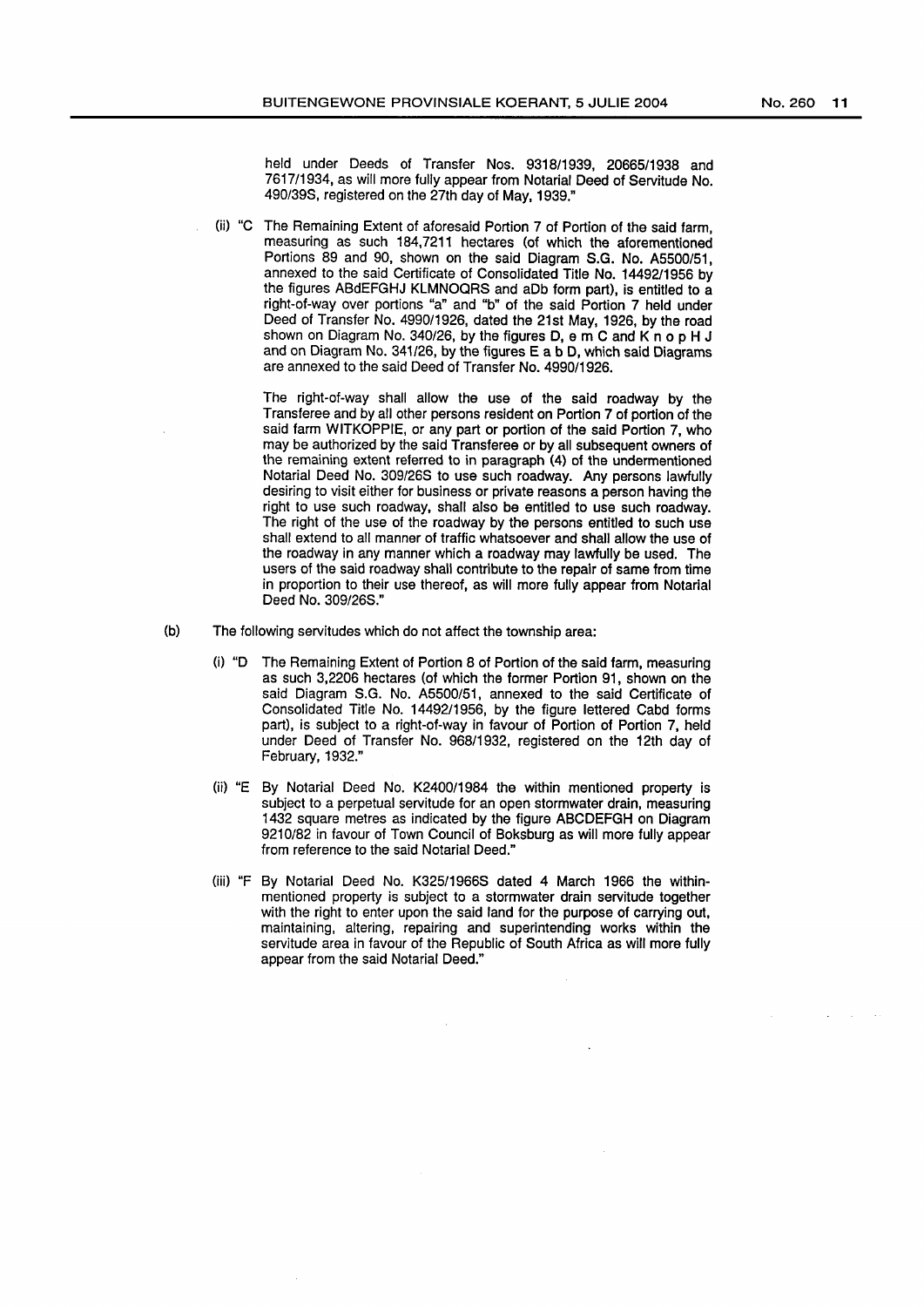### **(5) DEMOLITION OF BUILDINGS AND STRUCTURES**

The township owner shall at its expense cause all existing buildings and structures situated within the building line reserves, side space or over common boundaries to be demolished to the satisfaction of the local authority, when required by the local authority to do so.

### **(6) OBLIGATIONS IN REGARD TO ESSENTIAL SERVICES**

The township owner shall within such period as the local authority may determine, fulfill its obligations in respect of the provision of water, electricity and sanitary services and the installation of systems therefore, as previously agreed upon between the township owner and the local authority.

# **2. CONDITIONS OF TITLE**

The erven shall be subject to the following conditions imposed by the Administrator in terms of the provisions of the Town-Planning and Townships Ordinance, 1965.

- (1) The erf is subject to a servitude, 2m wide, in favour of the local authority, for sewerage and other municipal purposes, along any two boundaries other than a street boundary and in the case of a panhandle erf, an additional servitude for municipal purposes 2m wide across the access portion of the erf, if and when required by the local authority: Provided that the local authority may dispense with any servitude.
- (2) No buildings or other structure shall be erected within the aforesaid servitude area and no large-rooted trees shall be planted within the area servitude or within 2m thereof.
- (3) The local authority shall be entitled to deposit temporarily on the land adjoining the aforesaid servitude such material as may be excavated by it during the course of the construction, maintenance or removal of such sewerage mains and other works as it, in its discretion may deem necessary and shall further be entitled to reasonable access to the said land for the aforesaid purpose subject to any damage done during the process of the construction, maintenance or removal of such sewerage mains and other works being made good by the local authority.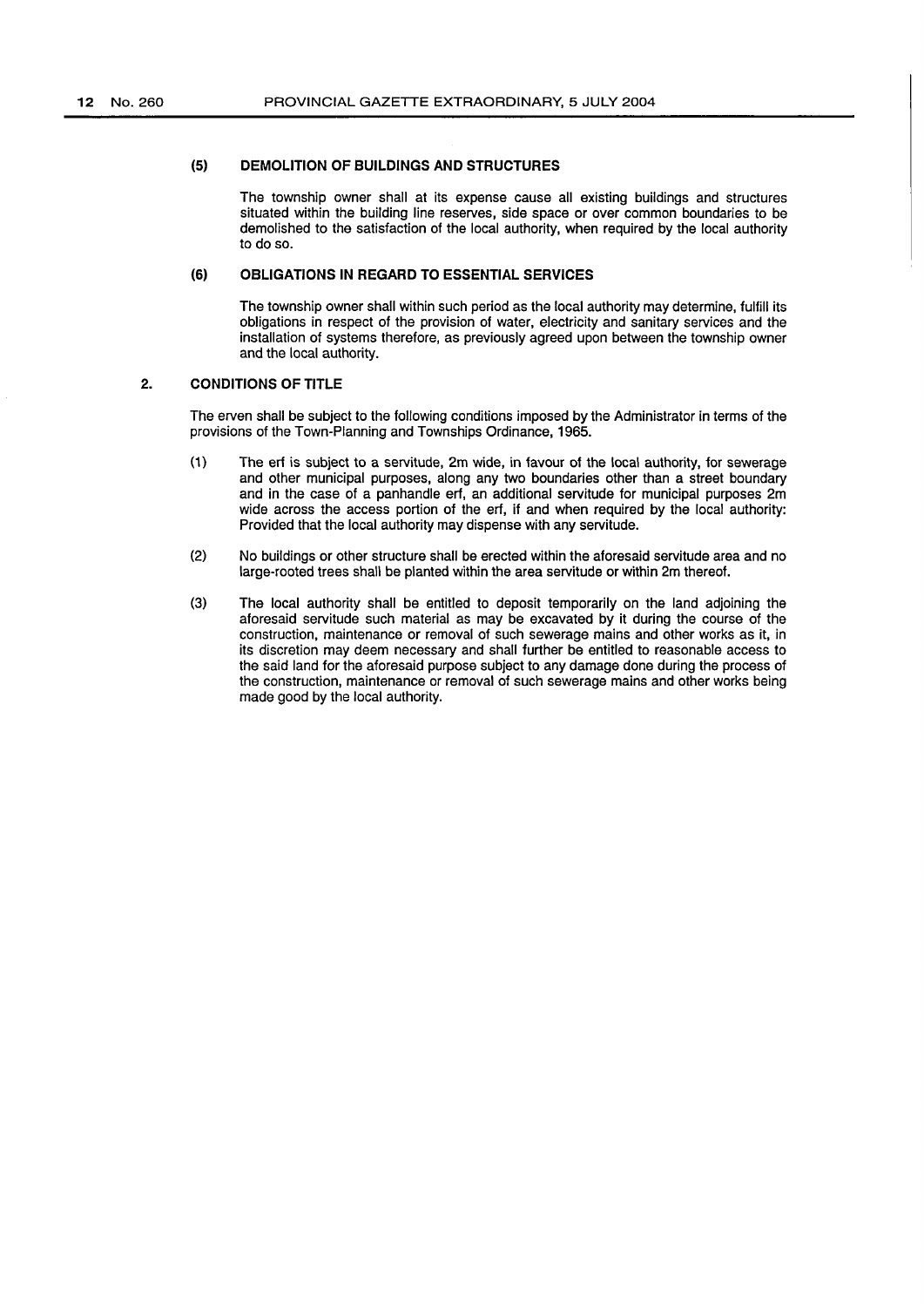# **PLAASLIKE BESTUURSKENNISGEWING 1324**

# **VERKLARING TOT GOEDGEKEURDE DORP**

lngevolge artikel 69 van die Ordonnansie op Dorpsbeplanning en Dorpe, 1965 (Ordonnansie 25 van 1965), verklaar die Administrateur hierby die dorp Jet Park Uitbreiding 43 tot 'n goedgekeurde dorp, onderworpe aan die voorwaardes uiteengesit in die bygaande Bylae.

#### **BYLAE**

**VOORWAARDES WAAROP DIE AANSOEK GEDOEN DEUR PANGBOURNE PROPERTIES LIMITED INGEVOLGE DIE BEPALINGS VAN DIE ORDONNANSIE OP DORPSBEPLANNING EN DORPE,1965, OM TOESTEMMING OM 'N DORP TE STIG OP GEDEELTE 252 ('N GEDEELTE VAN DIE RESTANT VAN GEDEELTE 92) VAN DIE PLAAS WITKOPPIE NO. 64-I.R., PROVINSIE GAUTENG, TOEGESTAAN IS** 

# **1. STIGTINGSVOORWAARDES**

### **(1) NAAM**

Die naam van die dorp is Jet Park Uitbreiding 43.

#### (2) **ONTWERP**

Die dorp bestaan uit erwe soos aangedui op Algemene Plan L.G. No. 7788/1992.

### (3) **BESKIKKING OOR BESTAANDE TITELVOORWAARDES**

Aile erwe moet onderworpe gemaak word aan bestaande voorwaardes en serwitute, as daar is, met inbegrip van die voorbehoud van die regte op minerale, maar uitgesonderd -

- (a) die volgende regte wat nie aan die erwe in die dorp oorgedra moet word nie:
	- (i) "B The Remaining Extent of Portion 7 of portion of the said farm, measuring as such 151,8067 hectares, (of which the aforementioned Portions 89 and 90, shown on the said Diagram S.G. No. A5500/51, annexed to the said Certificate of Consolidated Title No. 14492/1965 by the figure lettered ABdEFGHJKLMNOPQRS and aDb form part), is entitled to a Servitude of Roadway over:-
		- 1. Portion of Portion 15 of Portion of the said farm WITKOPPIE;
		- 2. Portion A of Portion 13 of Portion of the aforesaid farm, measuring 655 square metres;
		- 3. Portion S1 of Portion 4 of Portion of the aforesaid farm, measuring 5004 square metres;
		- 4. Portion S1 of Portion 1 of Portion A of Portion 2 of Portion of the farm RIETFONTEIN No. I.A. district Germiston, measuring 2777 square metres

held under Deeds of Transfer Nos. 9318/1939, 20665/1938 and 7617/1934, as will more fully appear from Notarial Deed of Servitude No. 490/39S, registered on the 27th day of May, 1939."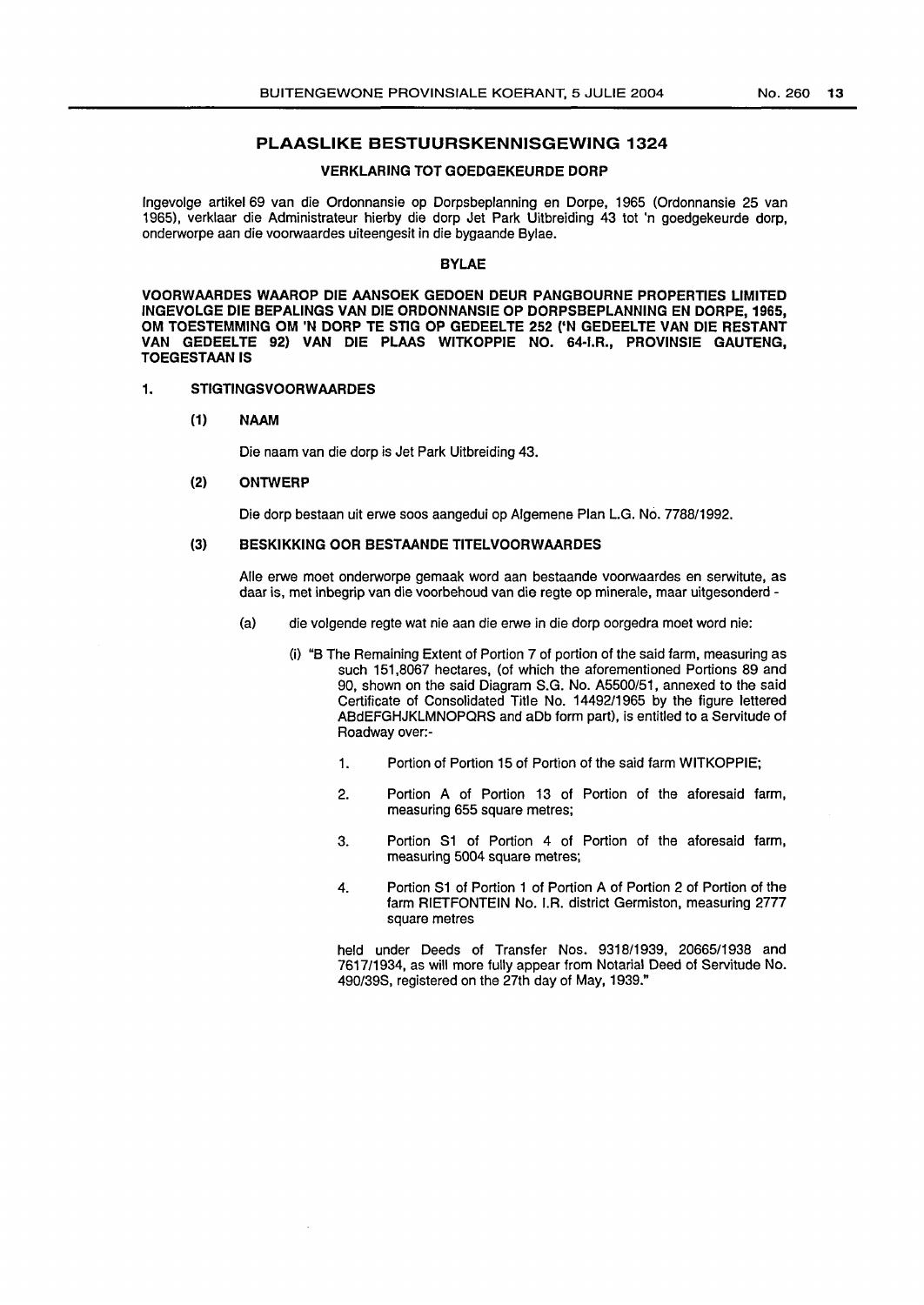(ii) "C The Remaining Extent of aforesaid Portion 7 of Portion of the said farm, measuring as such 184,7211 hectares (of which the aforementioned Portions 89 and 90, shown on the said Diagram S.G. No. A5500/51, annexed to the said Certificate of Consolidated Title No. 14492/1956 by the figures ABdEFGHJ KLMNOQRS and aDb form part), is entitled to a right-of-way over portions "a" and "b" of the said Portion 7 held under Deed of Transfer No. 4990/1926, dated the 21st May, 1926, by the road shown on Diagram No. 340/26, by the figures D, e m C and K n o p H J and on Diagram No. 341/26, by the figures E a b D, which said Diagrams are annexed to the said Deed of Transfer No. 4990/1926.

The right-of-way shall allow the use of the said roadway by the Transferee and by all other persons resident on Portion 7 of portion of the said farm WITKOPPIE, or any part or portion of the said Portion 7, who may be authorized by the said Transferee or by all subsequent owners of the remaining extent referred to in paragraph (4) of the undermentioned Notarial Deed No. 309/26S to use such roadway. Any persons lawfully desiring to visit either for business or private reasons a person having the right to use such roadway, shall also be entitled to use such roadway. The right of the use of the roadway by the persons entitled to such use shall extend to all manner of traffic whatsoever and shall allow the use of the roadway in any manner which a roadway may lawfully be used. The users of the said roadway shall contribute to the repair of same from time in proportion to their use thereof, as will more fully appear from Notarial Deed No. 309/26S."

- (b) die volgende serwitute wat nie die dorp raak nie:
	- (i) "D The Remaining Extent of Portion 8 of Portion of the said farm, measuring as such 3,2206 hectares (of which the former Portion 91, shown on the said Diagram S.G. No. A5500/51, annexed to the said Certificate of Consolidated Title No. 14492/1956, by the figure lettered Cabd forms part), is subject to a right-of-way in favour of Portion of Portion 7, held under Deed of Transfer No. 968/1932, registered on the 12th day of February, 1932."
	- (ii) "E By Notarial Deed No. K2400/1984 the within mentioned property is subject to a perpetual servitude for an open stormwater drain, measuring 1432 square metres as indicated by the figure ABCDEFGH on Diagram 9210/82 in favour of Town Council of Boksburg as will more fully appear from reference to the said Notarial Deed."
	- (iii) "F By Notarial Deed No. K325/1966S dated 4 March 1966 the withinmentioned property is subject to a stormwater drain servitude together with the right to enter upon the said land for the purpose of carrying out, maintaining, altering, repairing and superintending works within the servitude area in favour of the Republic of South Africa as will more fully appear from the said Notarial Deed."

#### (5) **SLOPING VAN GEBOUE EN STRUKTURE**

Die dorpseienaar meet op eie koste aile bestaande geboue en strukture wat binne boulynreserwes, kantruimtes of oar gemeenskaplike grense gelee is, laat sloop tot bevrediging van die plaaslike bestuur wanneer die plaaslike bestuur dit vereis.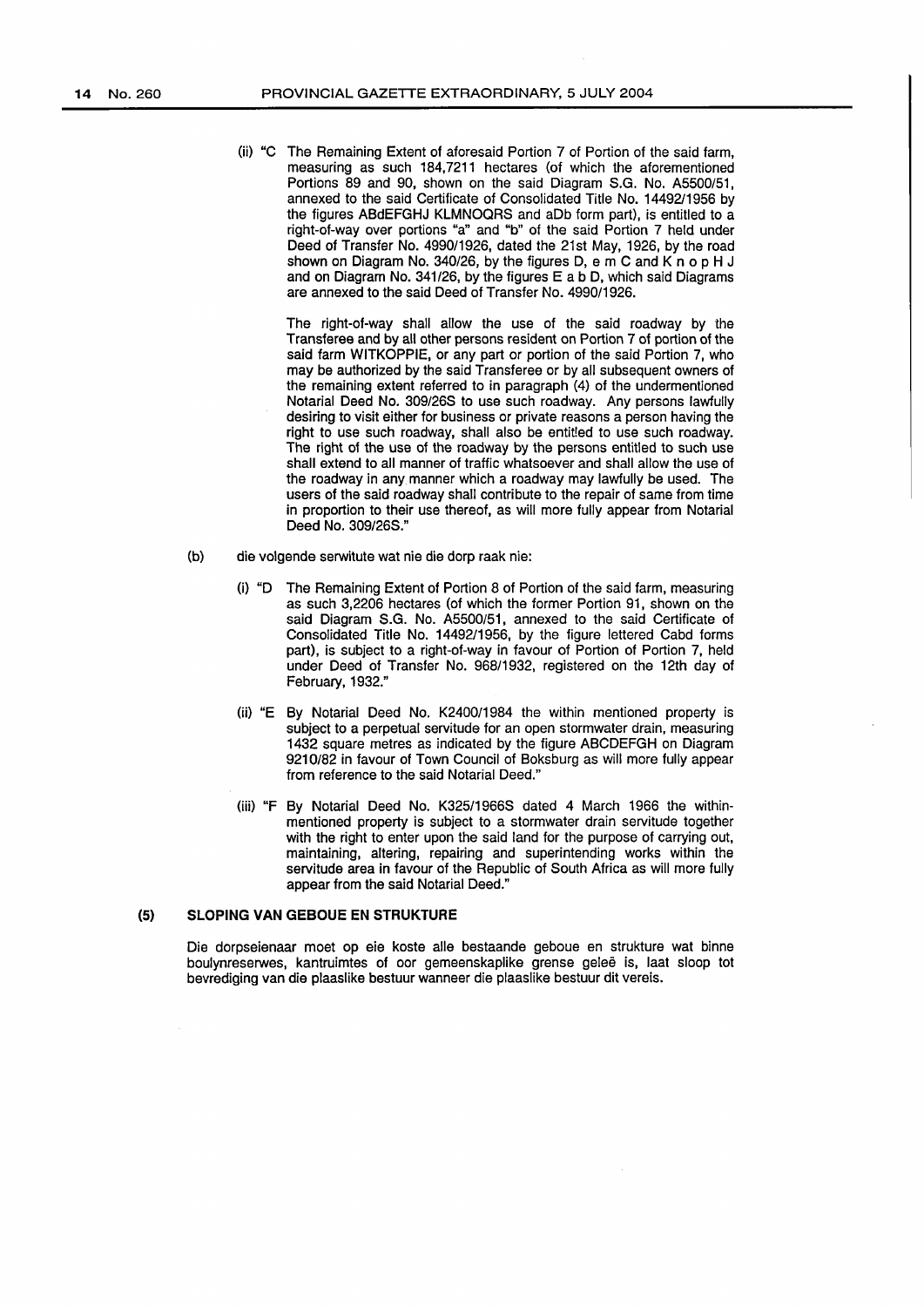# (6) **VERPLIGTINGE TEN OPSIGTE VAN NOODSAAKLIKE DIENSTE**

Die dorpseienaar meet binne sodanige tydperk as wat die plaaslike bestuur mag bepaal, sy verpligtinge met betrekking tot die voorsiening van water, elektrisiteit en sanitere dienste en die installering van stelsels daarvoor, soos vooraf ooreengekom tussen die dorpseienaar en die plaaslike bestuur, nakom.

### **2. TITELVOORWAARDES**

Die erwe is onderworpe aan die volgende voorwaardes opgelê deur die Administrateur ingevolge die bepalings van die Ordonnansie op Dorpsbeplanning en Dorpe, 1965.

- (1) Die erf is onderworpe aan 'n serwituut 2m breed, vir riolerings- en ander munisipale doeleindes, ten gunste van die plaaslike bestuur, langs enige twee grense, uitgesonderd 'n straatgrens en, in die geval van 'n pypsteelerf, 'n addisionele serwituut vir munisipale doeleindes 2 m breed oor die toegangsgedeelte van die erf, indien en wanneer verlang deur die plaaslike bestuur: Met dien verstande dat die plaaslike bestuur van enige sodanige serwituut mag afsien.
- (2) Geen gebou of ander struktuur mag binne die voornoemde serwituutgebied opgerig word nie en geen grootwortelbome mag binne die gebied van sodanige serwituut of binne 'n afstand van 2 m daarvan geplant word nie.
- (3) Die plaaslike bestuur is geregtig om enige materiaal wat deur hom uitgegrawe word tydens die aanleg, onderhoud of verwydering van sodanige rioolhoofpypleidings en ander werke wat hy volgens goeddunke noodsaaklik ag, tydelik te plaas op die grond wat aan die voornoemde serwituut grens en voorts is die plaaslike bestuur geregtig tot redelike toegang tot genoemde grond vir die voornoemde doel, onderworpe daaraan dat die plaaslike bestuur enige skade vergoed wat gedurende die aanleg, onderhoud of verwyderings van sodanige rioolhoofpypleidings en ander werke veroorsaak word.